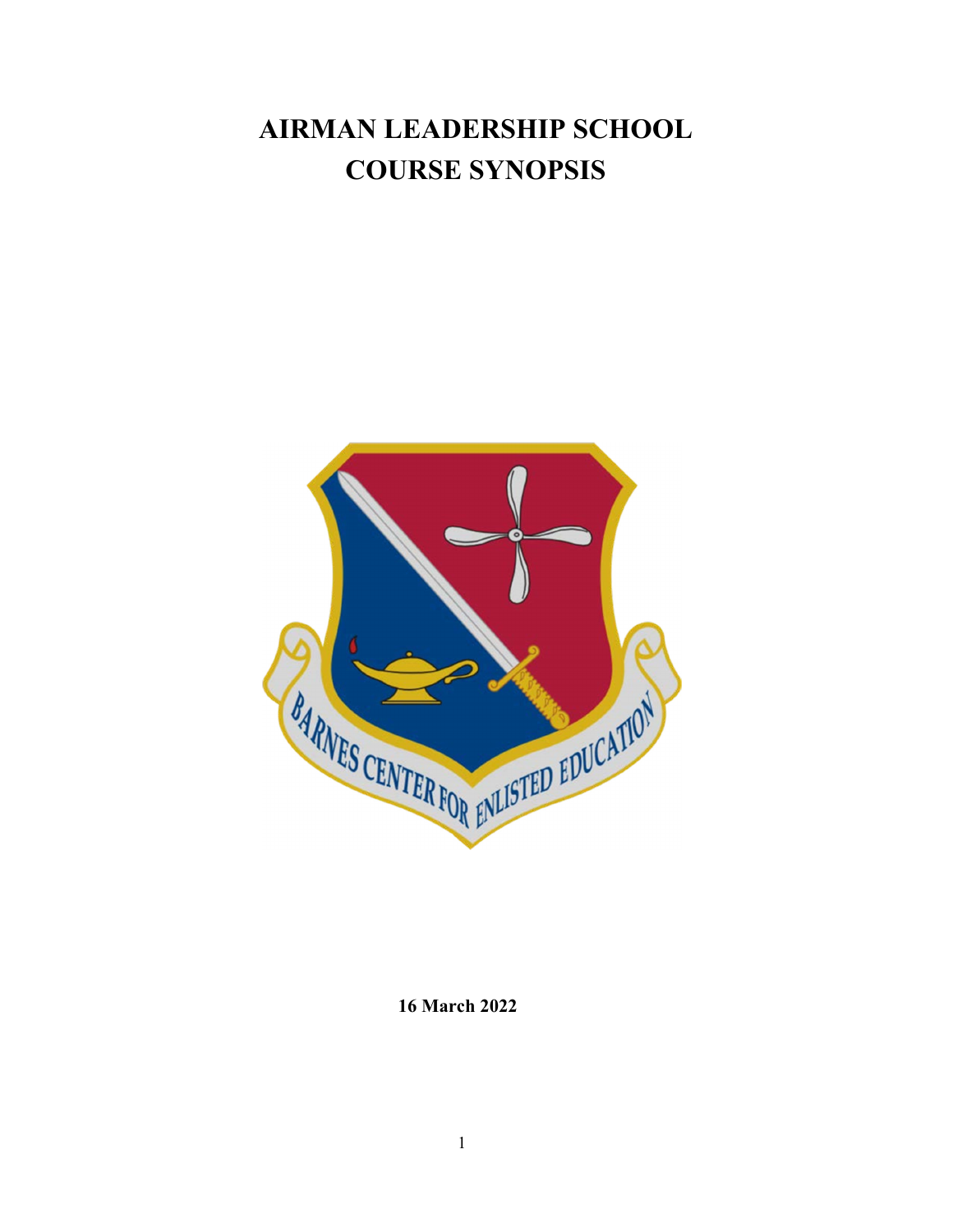# **TABLE OF CONTENTS**

| $\begin{minipage}{.4\linewidth} \textbf{COMMANDANT'S TIME & GRADUATION (8 hours) \end{minipage} \begin{minipage}{.4\linewidth} \textbf{15} \end{minipage} \begin{minipage}{.4\linewidth} \textbf{16} \end{minipage} \begin{minipage}{.4\linewidth} \textbf{17} \end{minipage} \begin{minipage}{.4\linewidth} \textbf{18} \end{minipage} \begin{minipage}{.4\linewidth} \textbf{19} \end{minipage} \begin{minipage}{.4\linewidth} \textbf{19} \end{minipage} \begin{minipage}{.4\linewidth} \textbf{19} \end{$ |  |
|---------------------------------------------------------------------------------------------------------------------------------------------------------------------------------------------------------------------------------------------------------------------------------------------------------------------------------------------------------------------------------------------------------------------------------------------------------------------------------------------------------------|--|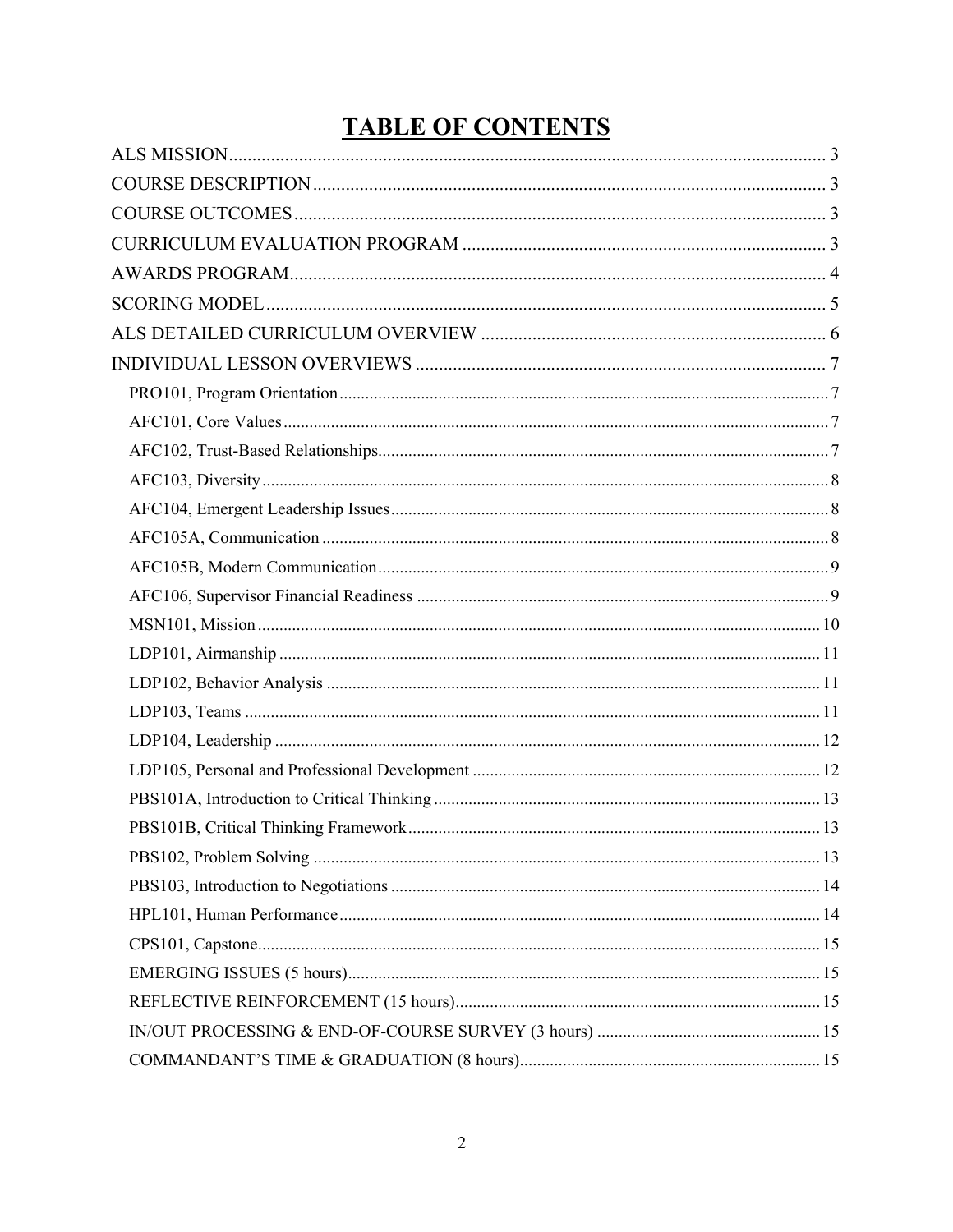#### **ALS MISSION**

The ALS program's mission is to prepare Senior Airmen to be war fighting Air and Space professionals who can supervise and lead teams to support the employment of air, space, and cyberspace power.

#### **COURSE DESCRIPTION**

Unlike other courses which evaluate one's knowledge and comprehension using end-of- course examinations, this course incorporates in-class exercises and performance tasks to assess the students' comprehension of the lesson concepts and principles. The curriculum consists of four universal learning areas that correlate to four learning outcomes: Mission, Leadership, Problem Solving, and Culture. Each learning area consists of individual lessons which support the course outcomes. Students are highly encouraged to bring a laptop computer/tablet.

#### **COURSE OUTCOMES**

- Exhibit the Core Values and instill them in others.
- Communicate individual roles and understanding of Air & Space Force missions.
- Collaborate and connect with members of the Air and Space Force team.
- Apply cognitive strategies to solve Air and Space Force problems.

#### **CURRICULUM EVALUATION PROGRAM**

Attitudes and opinions are vital inputs used to improve the instructional program. The Curriculum Evaluation Program uses two instruments designed to survey current students and instructors.

- 1. **End of Course Survey:** This questionnaire is administered to 100 percent of the student body after the entire curriculum is delivered to determine the overall effectiveness of EPME at ALS.
- 2. **Instructor Validation Survey:** When necessary, this questionnaire evaluates the effectiveness of new lessons under validation status. All instructors must complete this survey each time they teach specified lessons in validation for the entire period designated by Academic Affairs. Depending on the needs of Academic Affairs, instructors can expect to provide feedback on validation lessons several times until the validation period is over.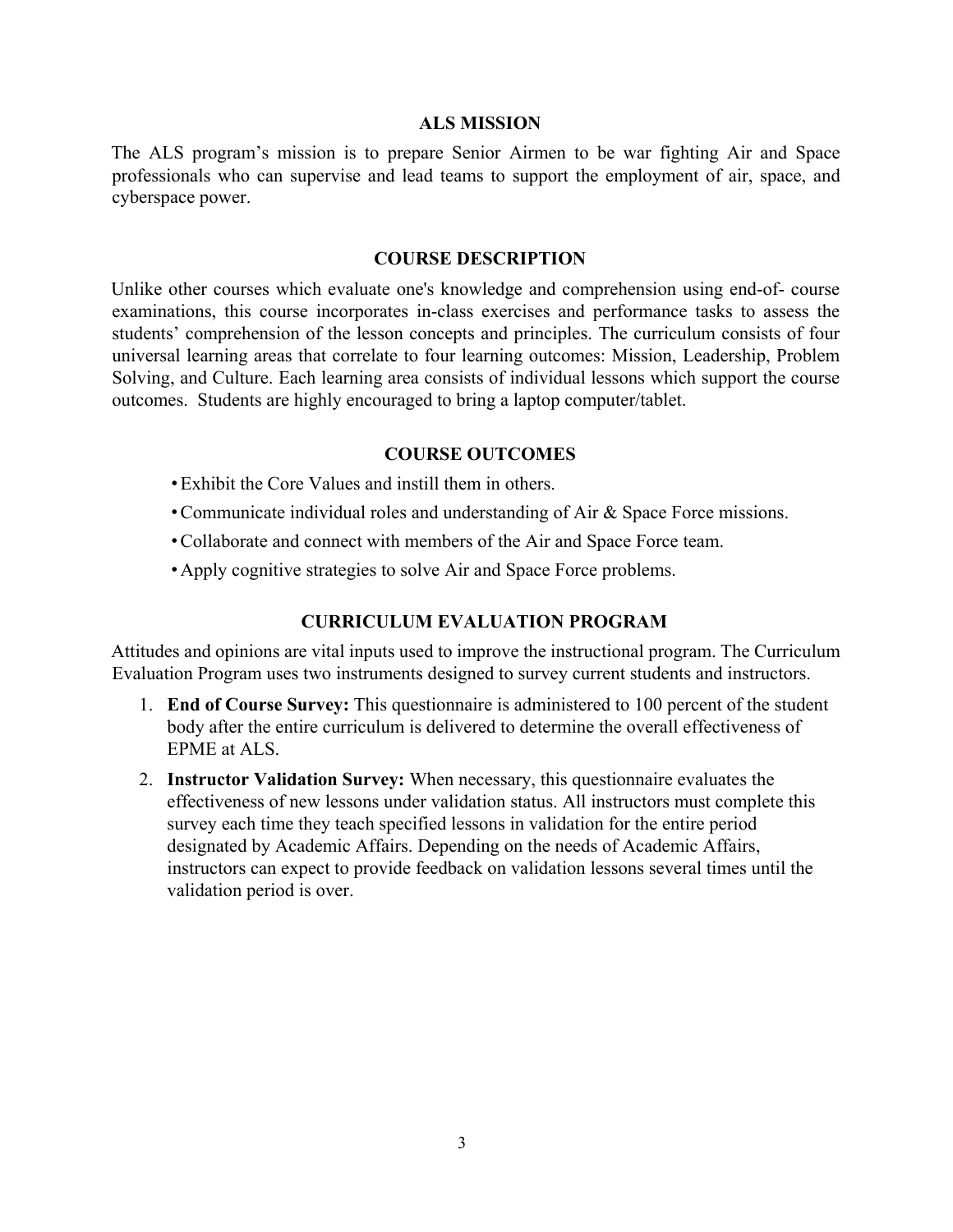#### **STUDENT EVALUATION PROGRAM**

Students attending the resident Airman Leadership School are evaluated academically to measure their achievement against specific academic standards and to identify those students who need individualized instruction. Students are evaluated through summative performance evaluations.

**Summative Performance Evaluations:** The course outcomes are measured with performance tasks. Students must achieve a minimum of 70 percent on each performance task. The 70 percent rating is based on the critical components for each type of performance. The standardized evaluation instruments (rubrics) clearly describe each of these components. Instructors should counsel students who fail to achieve the minimum passing score and provide additional remediation as necessary. Students who fail to achieve a passing score must re-accomplish the assignment as indicated on the master schedule.

#### **AWARDS PROGRAM**

The following EPME Awards are awarded at ALS**:** John L. Levitow, Distinguished Graduate (DG), Academic Achievement, and Commandant's Award. Commandants may disqualify any award candidate who fails to exhibit appropriate leadership traits and characteristics, professional behavior, military bearing, respect for authority, the highest standards of dress and appearance, or exemplary standards of on- and off-duty performance to include physical fitness standards.

#### - **Eligibility:**

- -- Students who do not meet minimum passing scores on any of the performance tasks are ineligible for the John L. Levitow, Distinguished Graduate, and Academic Achievement awards.
- -- Students with one or more letters of counseling, admonition, or reprimand are ineligible for awards at the commandant's discretion.
- **John L. Levitow Award:** This is the highest honor awarded based on performance tasks and peer stratifications. The John L. Levitow Award is the most distinguished graduate and is included as part of the top 10 percent of Distinguished Graduates. Each ALS class will have only one John L. Levitow Award recipient.
- **Distinguished Graduate Award:** This award is presented to the top 10 percent of the class which is determined by performance tasks and peer stratifications.
- **Academic Achievement Award:** This award is presented to the student with the highest academic standing, excluding the John L. Levitow Award recipient.
- **Commandant's Award:** This award is presented to the student who, in the Commandant's judgment, made the most significant contribution to the overall success of the class. The John L. Levitow Award winner is NOT eligible for this award; however, students academically redlined may be eligible.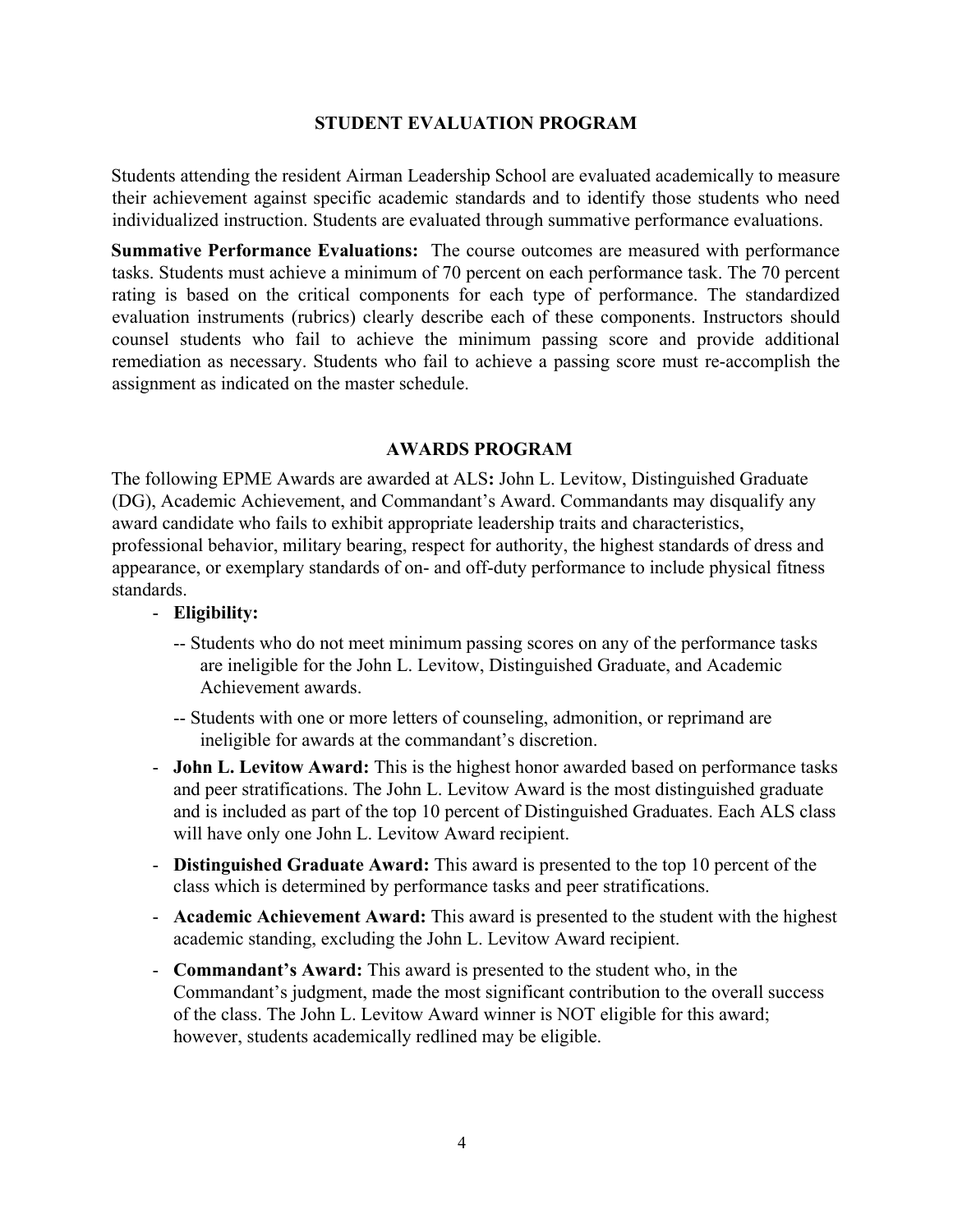#### **SCORING MODEL**

Instructors evaluate performance tasks for quality and comprehensiveness and assign student grades using evaluation instruments (rubrics). Below is a summary of the available academic points and the weight of each in meeting course requirements and completion. Each graded assignment must be completed to a 70% standard or higher.

| <b>Assessments</b> | <b>Type</b>               | Weight % | <b>Points</b> | <b>Passing Score</b> |
|--------------------|---------------------------|----------|---------------|----------------------|
| Core Values        | <b>Written Product</b>    | 14       | 100           |                      |
| Mission Brief      | Presentation              | 19       | 100           | 70                   |
| Mission Lab        | <b>Group Presentation</b> | 29       | 100           | 70                   |
| Air and Space      | Presentation              | 14       | 100           | 70                   |
| Professional       |                           |          |               |                      |
| Problem Solving    | Group Presentation        | 24       | 100           | 70                   |
|                    | <b>Total</b>              | 100      | 500           | N/A                  |

**Stratifications:** Students will rank their peers #1- (# of students). Only the top 10 will receive points. The points awarded will be determined by the average of their ranking among their peers.

| <b>STRAT RANK</b> | <b>POINTS</b> |
|-------------------|---------------|
| 1                 | 500           |
| $\overline{2}$    | 450           |
| 3                 | 400           |
| $\overline{4}$    | 350           |
| 5                 | 300           |
| 6                 | 250           |
| $\overline{7}$    | 200           |
| 8                 | 150           |
| 9                 | 100           |
| 10                | 50            |

#### **Graduation Score Calculation:**

Academic score will account for 80% Stratification Score will account for 20%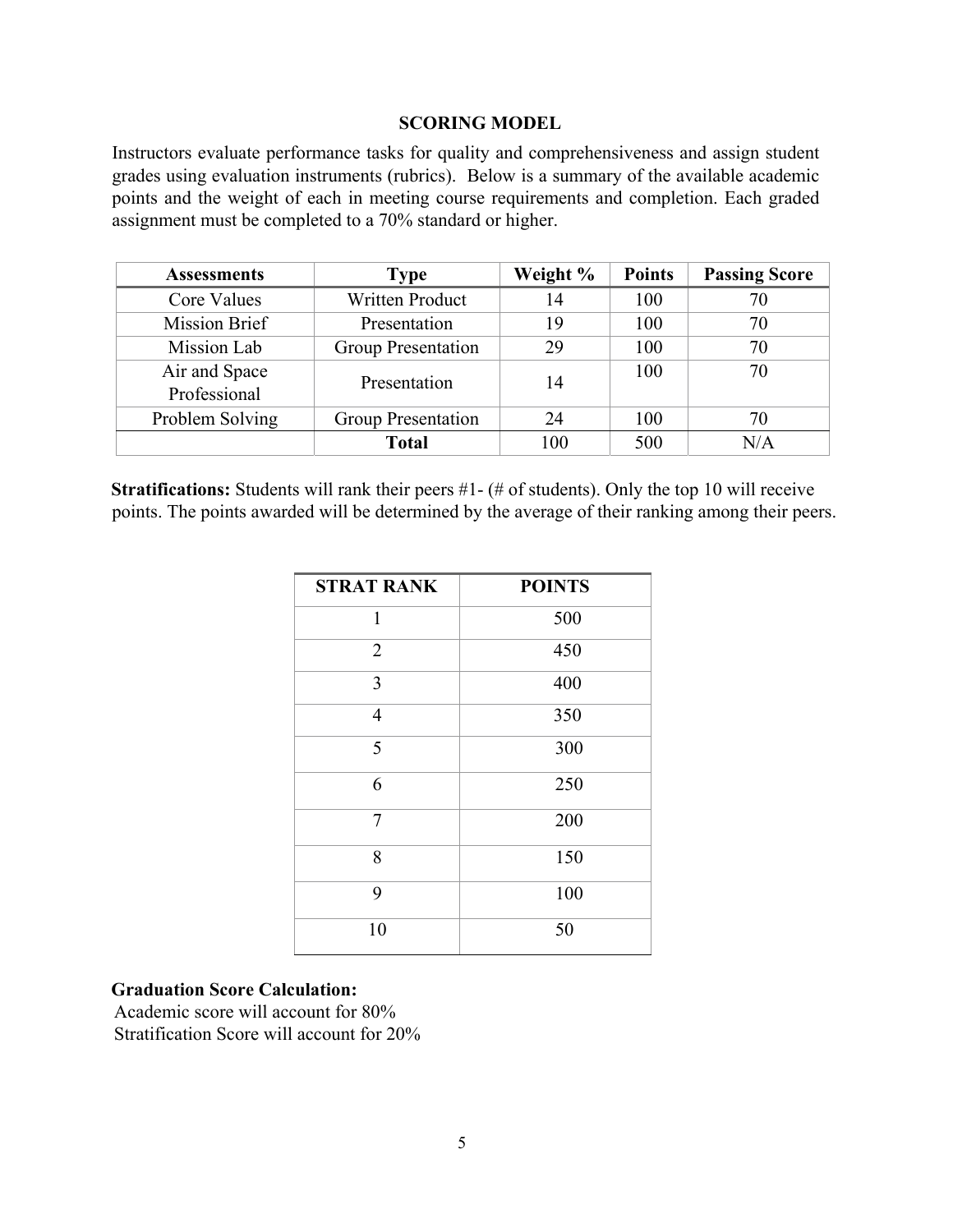# **ALS DETAILED CURRICULUM OVERVIEW**

The Airman Leadership School provides professional military education to prepare Senior Airmen and Staff Sergeants to be adaptable for current and future leadership and management challenges to operate [think/act] critically in complex and ambiguous environments.

The Airman Leadership School consists of **192** hours (24 academic days) of guided discussion classroom, experiential exercises, performance tasks, and/or simulations. The Community College of the Air Force (CCAF) grants 10 semester hours for course completion.

| Lesson                                            | <b>Hours</b>   | Lesson                                              | <b>Hours</b>   |  |  |  |
|---------------------------------------------------|----------------|-----------------------------------------------------|----------------|--|--|--|
| <b>PRO101 Program Orientation</b>                 | 13             | LDP105 Personal and<br>Professional Development     | 6              |  |  |  |
| HPL101 Human Performance<br>(Not Included in CIC) | 20             | MSN101 Mission                                      | 30             |  |  |  |
| <b>AFC101 Core Values</b>                         | 5              | PBS101A Introduction to<br><b>Critical Thinking</b> | 6              |  |  |  |
| AFC102 Trust-Based<br>Relationships               | 4              | PBS101B Critical Thinking<br>Framework              | $\overline{2}$ |  |  |  |
| AFC103 Diversity                                  | 4              | PBS102 Problem Solving                              | 10             |  |  |  |
| AFC104 Emergent Leadership<br><b>Issues</b>       | 4              | PBS103 Introduction to<br>Negotiations              | 7              |  |  |  |
| <b>AFC105A Communication</b>                      | 6              | CPS101 Capstone Exercise                            | 10             |  |  |  |
| AFC105B Modern<br>Communication                   | 2              | Commandant Time<br>(Not Included in CIC)            | 8              |  |  |  |
| AFC106 Supervisor Financial<br>Readiness          | $\overline{2}$ | Reflective Reinforcement                            | 15             |  |  |  |
| LDP101 Airmanship                                 | 11             | <b>Emerging Issues</b>                              | 5              |  |  |  |
| LDP102 Behavior Analysis                          | 7              | <b>Administrative Hours</b>                         | 3              |  |  |  |
| LDP103 Teams                                      | 6              | (Not Included in CIC)                               |                |  |  |  |
| LDP104 Leadership                                 | 6              |                                                     |                |  |  |  |
| <b>TOTAL COURSE HOURS: 192</b>                    |                |                                                     |                |  |  |  |

CCAF Credit Hours Total: 10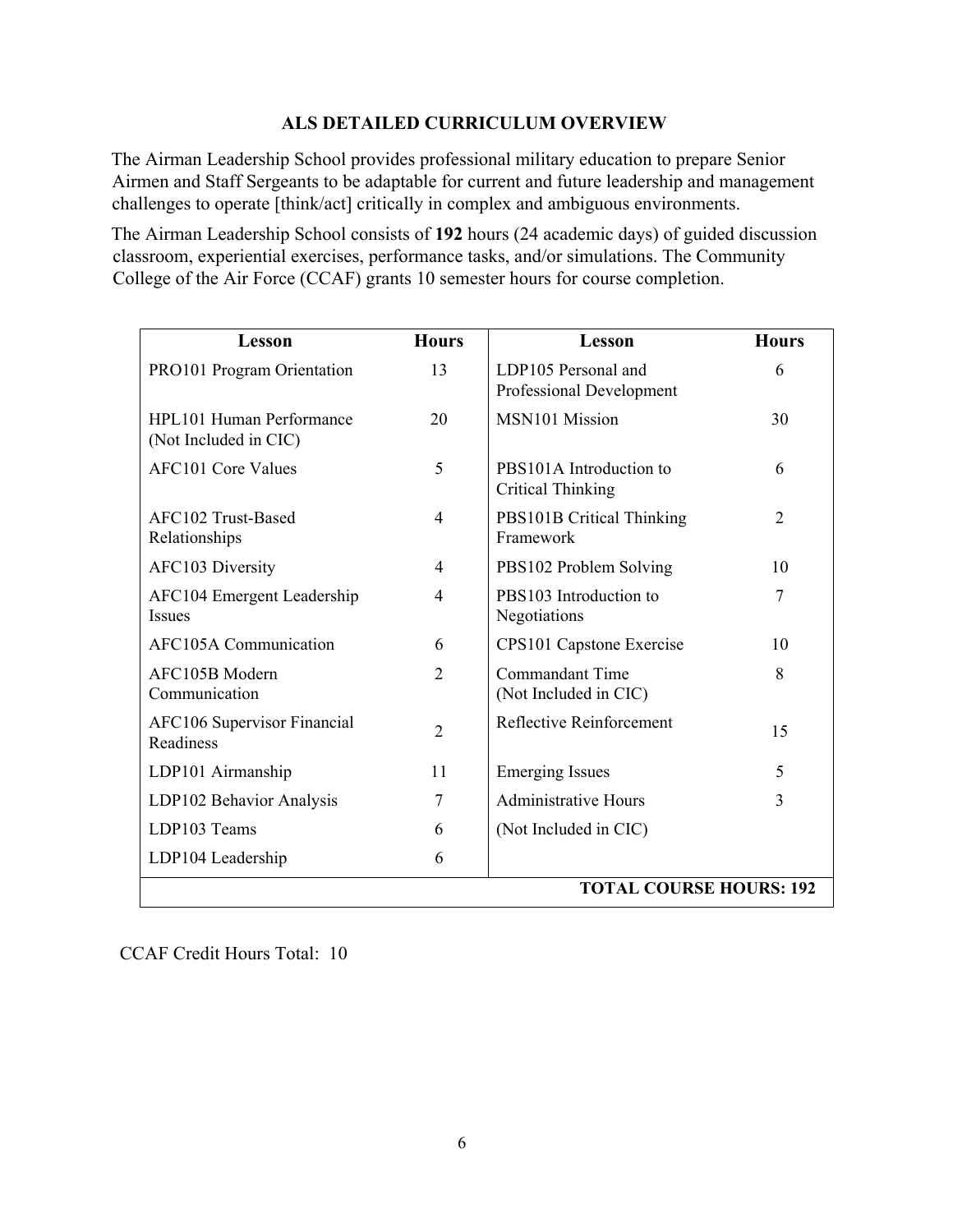# **INDIVIDUAL LESSON OVERVIEWS**

## *PRO101, Program Orientation*

**Hours:** 13 (9 discussion/4 performance)

**Overview:** The Program Orientation lesson was designed to provide students with the purpose, policies and procedures of the ALS program, as well as prepare them to deliver and receive feedback from their peers and instructor. This lesson also introduces the students to the 15 hours of *Reflective Reinforcement* they will see throughout the course.

# *AFC101, Core Values*

**Hours:** 5 (3 discussion/2 performance)

**Overview:** This lesson enables students to focus on accepting, internalizing, and embracing the core values as a guiding force in ethical decision-making. The lesson concludes by addressing values conflicts and how individuals can align their personal values with the core values.

**Course Goal:** Understand their purpose, service, and contribution to the USAF/USSF.

**Course Objective:** Practice effective communication and character behavior that build trust in their organization, team, and unit.

**Course Outcome:** Exhibit the Core Values and instill them in others.

## **Performance Objectives:**

- 1. Explain how Core Values support ethical decision making.
- 2. Define the relationship between Ethics and Core Values.
- 3. Describe the linkage between Ethics, Personal Values and Core Values.

## *AFC102, Trust-Based Relationships*

**Hours:** 4 (3 Discussion/1 performance)

**Overview:** This lesson is designed to strengthen skills in building trust-based relationships. This lesson should challenge students to reflect, mature, and stretch themselves in the area of building trust-based relationships.

**Course Goal:** Understand their purpose, service and contribution to the Air and Space Force.

**Course Objective:** Practice effective communication and character behaviors that build trust in their organization, team, and unit.

**Course Outcome:** Exhibit the Core Values and instill them in others.

#### **Performance Objectives:**

- 1. Explain the importance of trust.
- 2. Describe the components of trust.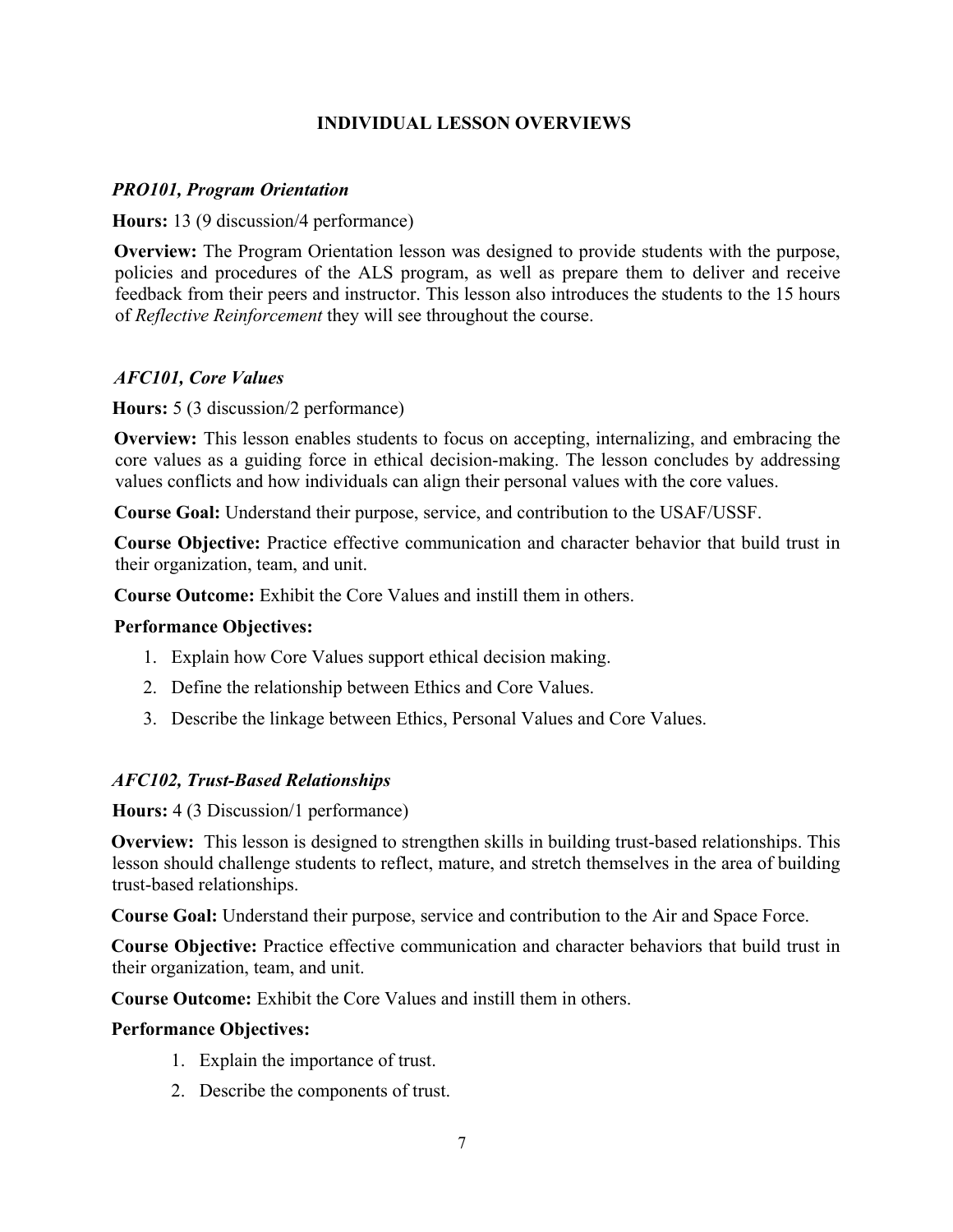- 3. Summarize strategy to restore professional relationships.
- 4. Demonstrate the impact of trust-based relationship.

# *AFC103, Diversity*

**Hours:** 4 (3 discussion/1 performance)

**Overview:** The intent of this lesson is to increase the students existing knowledge of diversity and consider other less-obvious elements that contribute to overall organizational performance.

**Course Goal:** Understand their purpose, service, and contribution to the USAF/USSF.

**Course Objective:** Practice effective communication and character behaviors that builds trust in their organization, team, and unit.

**Course Outcome:** Exhibit the Core Values and instill them in others.

# **Performance Objectives:**

- 1. Describe the primary and secondary dimensions of diversity.
- 2. Predict the impact of social sensitivity on a diversity sensitive environment.
- 3. Summarize how the FAIR Way strategy promotes the acceptance of diversity in the workplace.

# *AFC104, Emergent Leadership Issues*

**Hours:** 4 (4 discussion)

**Overview:** This Emergent Leadership Issues lesson contains Air and Space Force high interest items and covers many of the NCO responsibilities as prescribed in AFI 36-2618.

**Course Goal:** Understand their purpose, service, and contribution to the USAF/USSF.

**Course Objective:** Practice effective communication and character behaviors that builds trust in their organization, team, and unit.

**Course Outcome:** Exhibit the Core Values and instill them in others.

## **Performance Objectives:**

- 1. Determine root causes of Emergent Leadership Issues and propose solutions.
- 2. Determine appropriate resources for responding to Emergent Leadership Issues.
- 3. Predict the impact of Emergent Leadership Issues on mission effectiveness.

# *AFC105A, Communication*

**Hours:** 6 (4 discussion/2 performance)

**Overview:** This lesson enables students to understand the need to effectively communicate to various audiences. It also drives home the point that verbal and non-verbal communication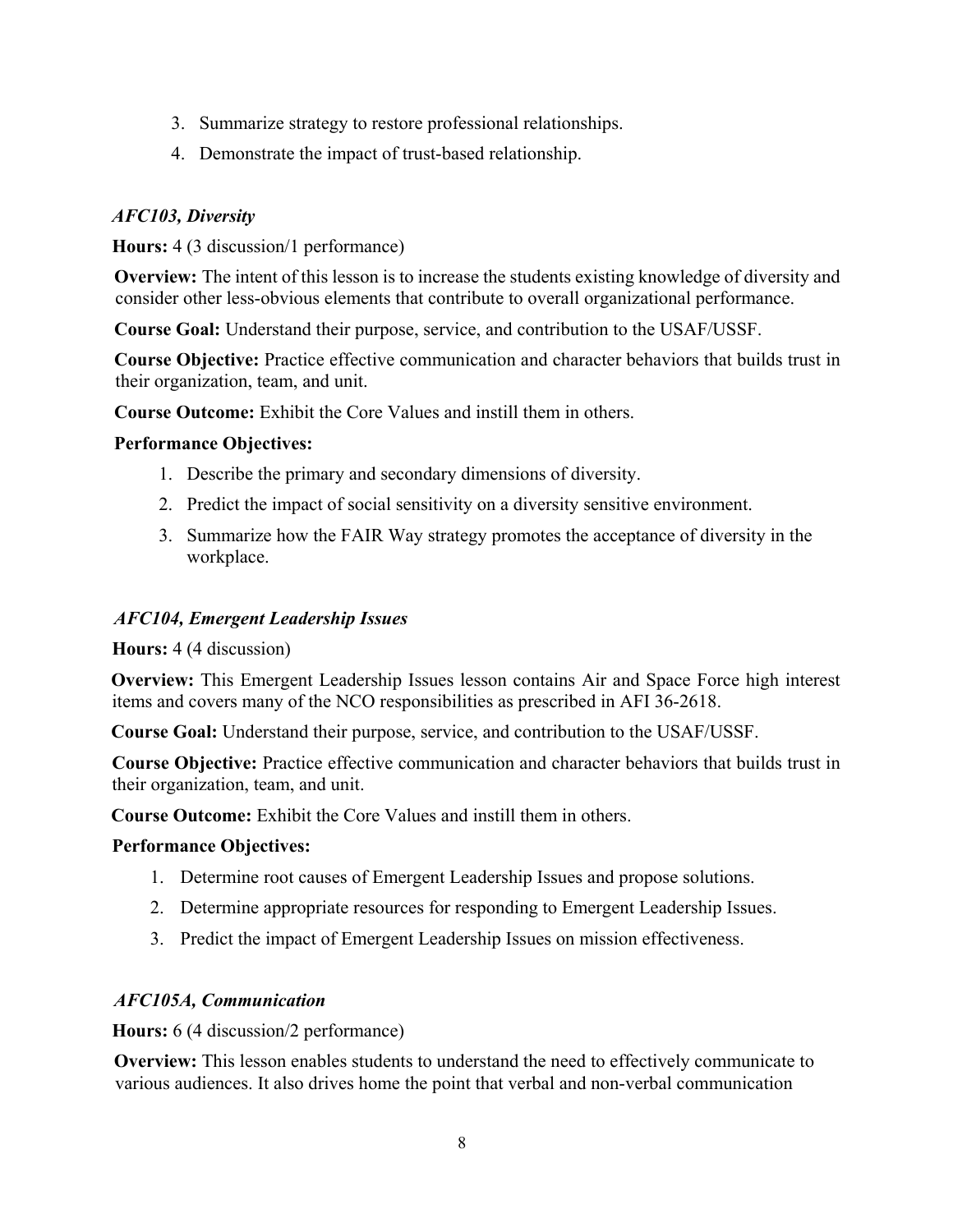techniques, along with effective listening and a strong audience analysis can make students better Air and Space Force communicators.

**Course Goal:** Understand how Air and Space professionals connect to the wing mission.

**Course Objective:** Take the initiative to contribute to the squadron, group, and wing and their impact on mission effectiveness.

**Course Outcome:** Exhibit the Core Values and instill them in others.

# **Performance Objectives:**

- 1. Differentiate between verbal and non-verbal communication techniques.
- 2. Summarize the aspects of effective listening.
- 3. Summarize the elements of audience analysis.

# *AFC105B, Modern Communication*

## **Hours:** 2 (2 discussion)

**Overview:** This discussion will help students understand that using Modern Communication can have both a positive impact and negative impact on the mission. This lesson's intent is to expose Air and Space professionals to the wide range of modern communication in the world and develop a deeper understanding of how modern communication affects our Air and Space Force culture.

**Course Goal:** Understand how Air and Space professionals connect to the wing mission.

**Course Objective:** Take the initiative to contribute to the squadron, group, and wing and their impact on mission effectiveness.

**Course Outcome:** Exhibit the Core Values and instill them in others.

## **Performance Objectives:**

- 1. Summarize Air and Space Force guidance and instructions that govern the use of modern communication.
- 2. Differentiate between appropriate and inappropriate use of modern communication as an Airman.
- 3. Identify forms of modern communication acceptable for official Air Force business.
- 4. Explain the potential positive and negative impacts of social media on the Air Force mission.

## *AFC106, Supervisor Financial Readiness*

## **Hours:** 2 (2 discussion)

**Overview:** This discussion will help students understand the impact of financial readiness on both their lives and those within their sphere of influence. This lesson's intent is to expose Air and Space professionals to importance of financial responsibility and develop a deeper understanding of how it affects our Air and Space Force culture.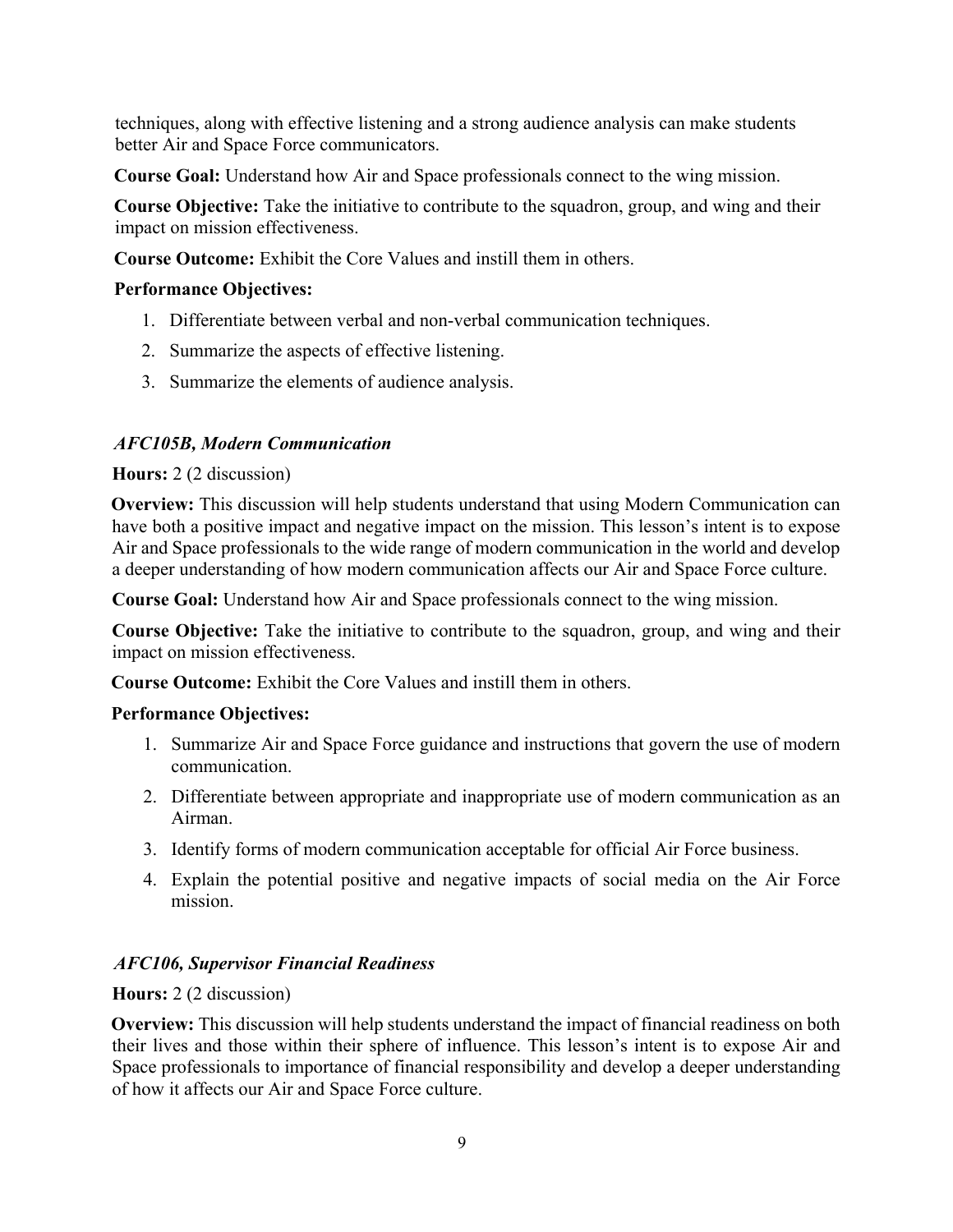**Course Goal:** Understand how Air and Space professionals connect to the wing mission.

**Course Objective:** Take the initiative to contribute to the squadron, group, and wing and their impact on mission effectiveness.

**Course Outcome:** Exhibit the Core Values and instill them in others.

## **Performance Objectives:**

- 1. Recognize the importance of personal financial management and what resources are available
- 2. Identify warning signs of Service members at risk for financial problems
- 3. Comprehend the components of Service member's military retirement system and the importance of preparing for retirement
- 4. Know military consumer protection law fundamentals, including Servicemembers Civil Relief Act and Military Lending Act
- 5. Understand future financial benefits afforded by the Department's career investment programs

## *MSN101, Mission*

**Hours:** 30 (2 discussion/28 performance)

**Overview:** The Mission lesson allows students to take an active and creative role to their learning thru the development and delivery of two graded presentations (Mission Lab & Career Specialty Performance Task). Instructors actively coach students thru a Mission Lab that introduces Strategic Competition, Air Force Capabilities, The Joint Forces, The National Defense Strategy, Nuclear and Cyberspace. Students examine the services, organization structures, core functions of the services and link the efforts they deliver in executing their wing, and Air and Space Force missions.

**Course Goal:** Understand how Air and Space professionals connect to the wing mission.

**Course Objective:** Take the initiative to contribute to the squadron, group, and wing and their impact on mission effectiveness.

**Course Outcome:** Communicate individual roles and understanding of Air & Space Force missions.

## **Performance Objectives:**

- 1. Comprehend the Air and Space Force core missions and functions.
- 2. Recall how the Air and Space Force missions connect to Joint Organizations.
- 3. Illustrate how mission capabilities connect to existing and emerging global interests.
- 4. Illustrate how career specialties contribute to the execution of the wing and Air and Space Force missions.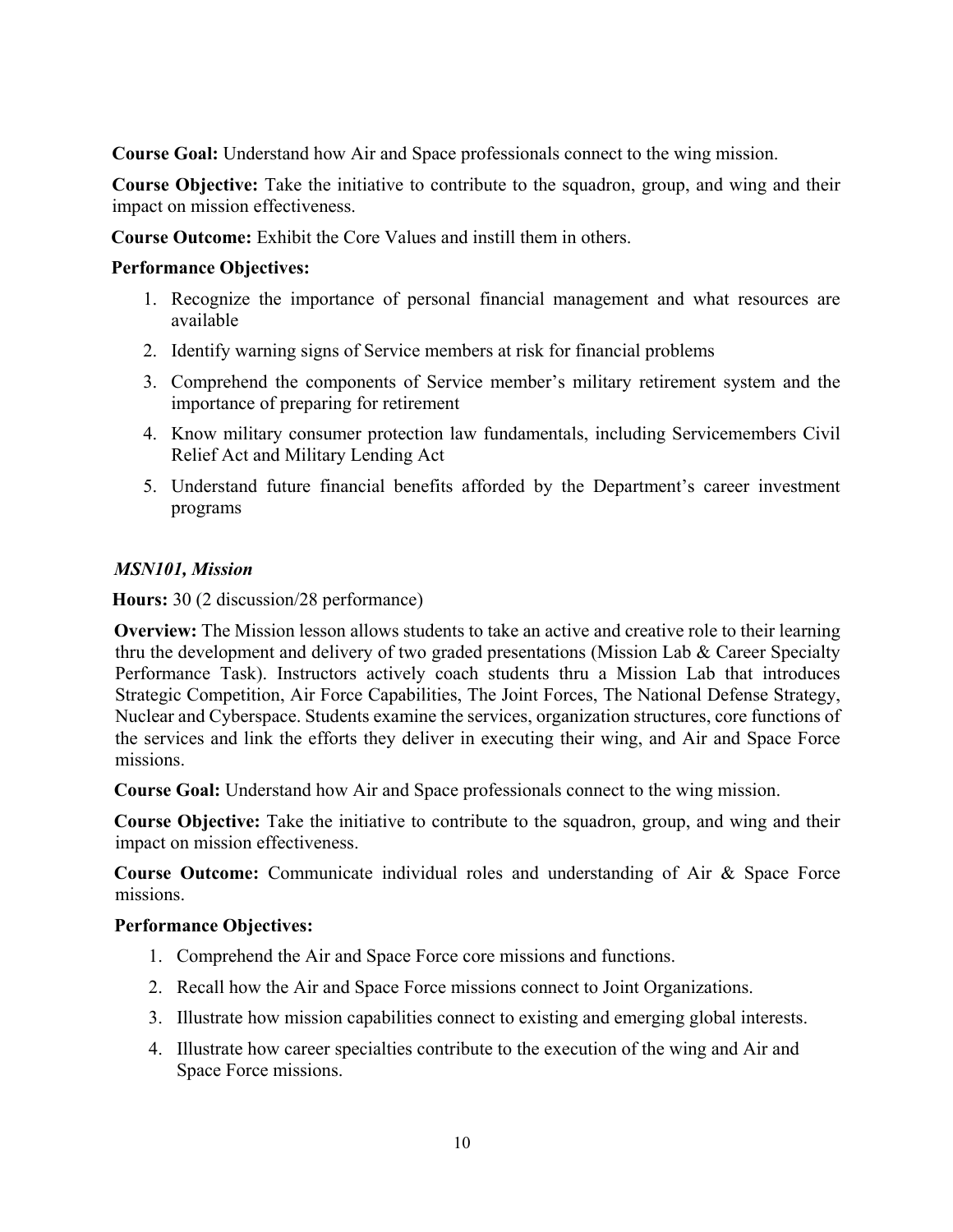# *LDP101, Airmanship*

**Hours:** 11 (2 discussion/9 performance)

**Overview:** This lesson is presented using the guided discussion and experiential methods to stimulate student thinking and to challenge them to verbalize their thoughts on the Airmanship and why they believe they qualify as professionals.

**Course Goal:** Understand where Air and Space professional fit within the USAF/USSF.

**Course Objective:** Demonstrate how each Air and Space professional contributes to the USAF/USSF mission.

**Course Outcome:** Collaborate and connect with members of the USAF/USSF team.

# **Performance Objectives:**

- 1. Show how your role as an Air and Space professional is shaped by the Profession of Arms.
- 2. Distinguish differences between an Air and Space professional and other professions.
- 3. Explain how an Air and Space professional embodies Airmanship.

# *LDP102, Behavior Analysis*

**Hours:** 7 (5 discussion/2 performance)

**Overview:** The Behavior Analysis lesson is intended to help the students recognize the relationship between behavior analysis and connecting and collaborating with others.

**Course Goal:** Understand where Air and Space professionals fit within the USAF/USSF.

**Course Objective:** Demonstrate how each Air and Space professional contributes to the USAF/USSF mission.

**Course Outcome:** Collaborate and connect with members of the USAF/USSF team.

# **Performance Objectives:**

- 1. Predict the behaviors that will impact mission accomplishment.
- 2. Give examples of behaviors that impact personal and professional relationships.
- 3. Defend that personal and professional relationships impact mission accomplishment.
- 4. Summarize leader behaviors that contribute to team building.

# *LDP103, Teams*

**Hours:** 6 (4 discussion/2 performance)

**Overview:** This lesson, Teams, is intended to help the students recognize common issues that impact team building and team dynamics. The students should focus on how these factors directly contribute to their effectiveness as team members, team leaders, first-line supervisors, and NCOs.

**Course Goal:** Understand where Air and Space professionals fit within the USAF/USSF.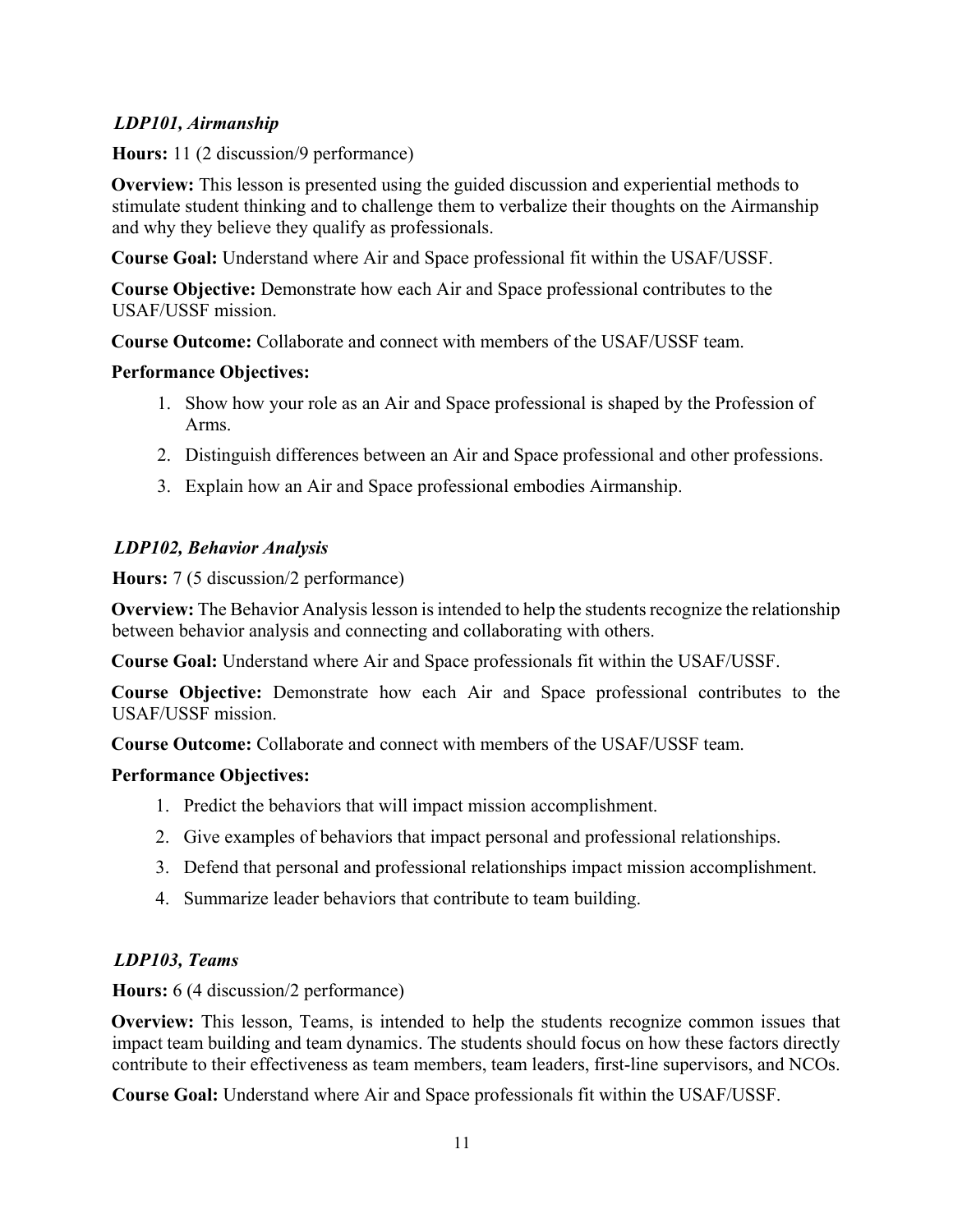**Course Objective:** Demonstrate how each Air and Space professional contributes to the USAF/USSF mission.

**Course Outcome:** Collaborate and connect with members of the USAF/USSF team.

# **Performance Objectives:**

- 1. Differentiate between the characteristics of a group and a team.
- 2. Explain the team leader and team member roles and responsibilities.
- 3. Describe the actions/behaviors associated with each stage of team development.
- 4. Summarize the characteristics of each preferred team member role.
- 5. Explain the processes ("Z" process and P.E.P. cycle) that impact team member roles.

# *LDP104, Leadership*

## **Hours:** 6 (4 discussion/2 performance)

**Overview:** The objective of this lesson is for students to understand how leadership impacts mission success at the Air and Space Force's team and organizational levels. Is also designed to provide students with a general overview of first-line supervisory responsibilities.

**Course Goal:** Understand where Air and Space professional fit within the USAF/USSF.

**Course Objective:** Demonstrate how each Air and Space professional Contributes to the USAF/USSF mission.

**Course Outcome:** Collaborate and Connect with members of the USAF/USSF team.

## **Performance Objectives:**

- 1. Describe how positive and negative leadership qualities impact mission success.
- 2. Summarize how to lead others in a self-concerned environment.
- 3. Explain the importance of leading change in an organization.

# *LDP105, Personal and Professional Development*

## **Hours:** 6 (5 discussion/1 performance)

**Overview:** This lesson will help students to understand the importance of personal and professional development. It should also lead students to a deeper understanding of these concepts and their impact on wing and Air and Space Force missions.

**Course Goal:** Understand how Air and Space professionals connect to the wing mission.

**Course Objective:** Take the initiative to contribute to the squadron, group, and wing and their impact on mission effectiveness.

**Course Outcome:** Collaborate and Connect with members of the USAF/USSF team.

## **Performance Objectives:**

1. Describe the relationship between personal and professional development.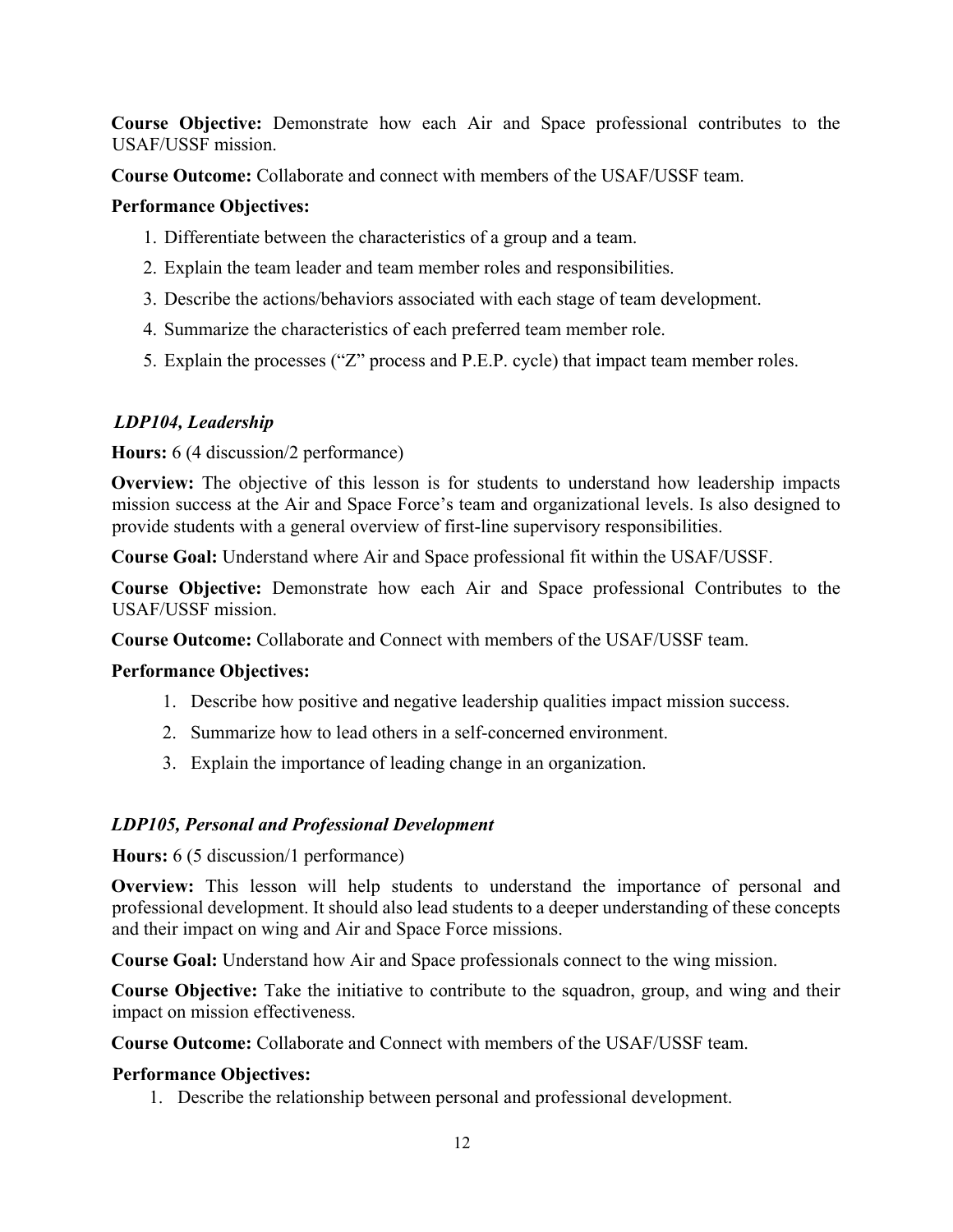- 2. Predict the impact of personal and professional development on subordinate and NCO effectiveness.
- 3. Use goal setting to aid in NCO and subordinate development.

# *PBS101A, Introduction to Critical Thinking*

**Hours:** 6 (4 discussion/2 performance)

**Overview:** This lesson introduces students to the types of thinking, characteristics of a proficient thinker, and hindrances of a thinker to act as a foundation to the other lessons in the problemsolving outcome.

**Course Goal:** Understand how they approach problem-solving situations.

**Course Objective:** Solve problems by applying a solution framework.

**Course Outcome:** Apply Cognitive Strategies to Solve Air and Space Force Problems.

# **Performance Objectives:**

- 1. Predict the impact of a critical thinker's characteristics on problem solving.
- 2. Summarize the types of thinking that are used in problem solving.
- 3. Explain the hindrances of thinking.

# *PBS101B, Critical Thinking Framework*

**Hours:** 2 (1 discussion/1 performance)

**Overview:** This lesson leads students to a deeper understanding of the framework of Intellectual Standards, Elements of Reasoning, and Intellectual Traits and shows them how the standards in conjunction with the elements are used to develop Intellectual Traits.

**Course Goal:** Understand how they approach problem-solving situations (meta- cognition).

**Course Objective:** Solve problems by applying a solution framework.

**Course Outcome:** Apply cognitive strategies to solve Air and Space Force problems.

# **Performance Objectives:**

- 1. Describe the components of the Critical Thinking Framework.
- 2. Summarize the characteristics of the Universal Intellectual Standards.
- 3. Use the Critical Thinking Framework to improve thinking.
- 4. Demonstrate the use of Universal Intellectual Standards throughout the ALS Program.

# *PBS102, Problem Solving*

**Hours:** 10 (4 discussion/6 performance)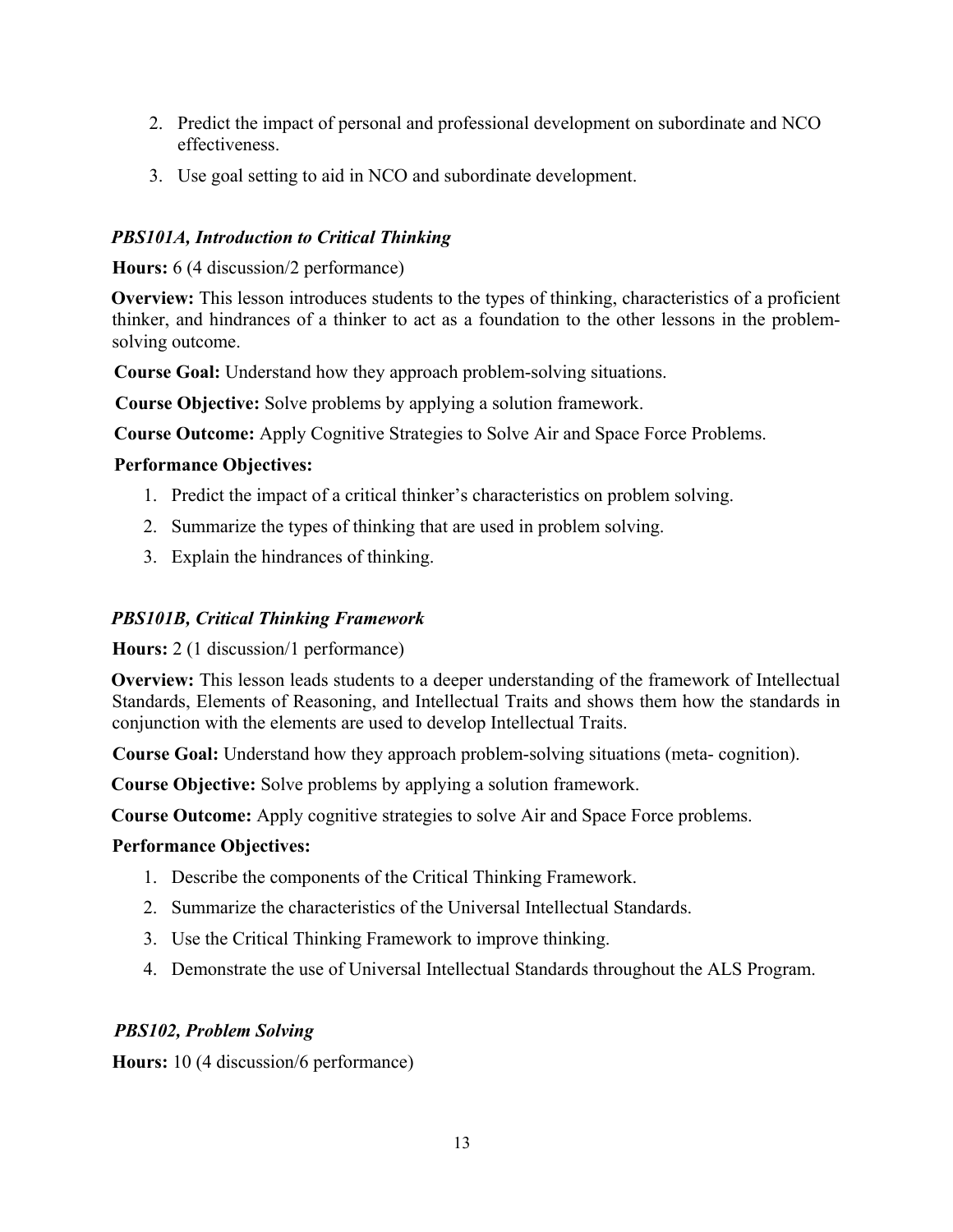**Overview:** Problem Solving is a lesson that discusses problem solving steps, characteristics of a good problem solver, and the approaches and techniques used in problem solving.

**Course Goal:** Understand how they approach problem-solving situations.

**Course Objective:** Solve problems by applying a solution framework.

**Course Outcome:** Apply cognitive strategies to solve Air and Space Force problems.

# **Performance Objectives:**

- 1. Explain how the basic steps of problem solving can lead to creating effective solutions**.**
- 2. Use the characteristics of a good problem solver to enhance your way of thinking.
- 3. Demonstrate the use of problem-solving techniques that help solve problems within your work center.
- 4. Explain how individual preferences to problem solving impact solution development.

# *PBS103, Introduction to Negotiations*

## **Hours:** 7 (3 discussion/4 performance)

**Overview:** This lesson is an introduction to negotiating and it helps the students form a foundation for negotiating issues as a first line supervisor.

**Course Goal:** Understand how to approach problem-solving situations.

**Course Objective:** Solve problems by applying a solution framework.

**Course Outcome:** Apply cognitive strategies to solve Air and Space Force problems.

## **Performance Objectives:**

- 1. Describe the elements present in the negotiating environment.
- 2. Summarize the characteristics of each negotiation strategy.
- 3. Use the components of the Negotiation Strategies Chart to posture for action in in conflict negotiations.

# *HPL101, Human Performance*

**Hours:** 20 (20 performance)

**Overview:** The Human Performance lesson was designed to provide a structured workout and educational experience making fitness enjoyable, rewarding, and safe.

## **Performance Objective:**

1. Understand that physical fitness will increase the ability to be a professional warfighter capable of supervising and leading teams to support the employment of air, space, and cyberspace power.